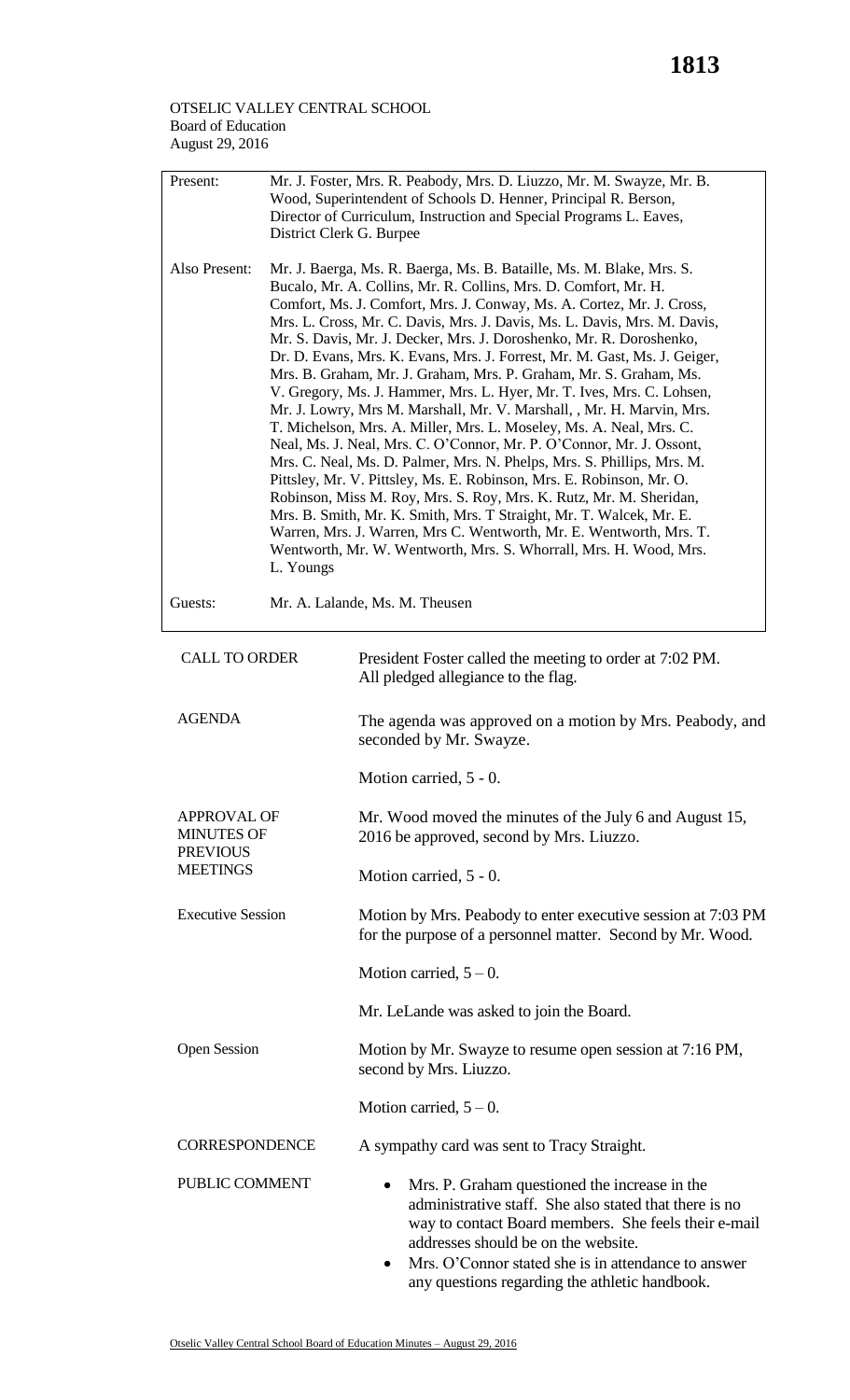|                                                                       | Mrs. Warren questioned the scheduling process and<br>$\bullet$<br>why 8 <sup>th</sup> graders are not offered college classes and why<br>the environmental science college course was not<br>included on the course selection sheet.<br>• Mr. Warren questioned sports vs. FFA.<br>At this point, sixteen members of the audience<br>$\bullet$<br>expressed their support of the agriculture program.                                                                                                                                                                                                                                                                                                                                                                                                                                                                                                                                     |  |  |
|-----------------------------------------------------------------------|-------------------------------------------------------------------------------------------------------------------------------------------------------------------------------------------------------------------------------------------------------------------------------------------------------------------------------------------------------------------------------------------------------------------------------------------------------------------------------------------------------------------------------------------------------------------------------------------------------------------------------------------------------------------------------------------------------------------------------------------------------------------------------------------------------------------------------------------------------------------------------------------------------------------------------------------|--|--|
| <b>Executive Session</b>                                              | Motion by Mr. Wood, second by Mrs. Peabody to enter<br>executive session at 8:02 PM for the purpose of a personnel<br>issue, a student issue and the audit committee.                                                                                                                                                                                                                                                                                                                                                                                                                                                                                                                                                                                                                                                                                                                                                                     |  |  |
|                                                                       | Motion carried, $5 - 0$ .                                                                                                                                                                                                                                                                                                                                                                                                                                                                                                                                                                                                                                                                                                                                                                                                                                                                                                                 |  |  |
|                                                                       | Ms. Theusen, Mr. Baerga, Mrs Robinson, Mrs. Phelps, and Mr.<br>LeLande were asked to join the Board at various times of the<br>executive session.                                                                                                                                                                                                                                                                                                                                                                                                                                                                                                                                                                                                                                                                                                                                                                                         |  |  |
| <b>Open Session</b>                                                   | Motion by Mr. Wood to resume open session at 10:50 PM,<br>second by Mr. Swayze.                                                                                                                                                                                                                                                                                                                                                                                                                                                                                                                                                                                                                                                                                                                                                                                                                                                           |  |  |
|                                                                       | Motion carried, $5-0$ .                                                                                                                                                                                                                                                                                                                                                                                                                                                                                                                                                                                                                                                                                                                                                                                                                                                                                                                   |  |  |
| <b>REPORTS</b><br>Superintendent's                                    | Mr. Henner reported on the following topics:<br>Presented elective numbers and District enrollment<br>since 1975<br>He met with Mr. Wood, Mr. Foster, and Mr. Loomis to<br>٠<br>discuss the varsity basketball program. There will be a<br>boys varsity basketball team this year.<br>The audit report shows that the District in in good<br>financial status.<br>Mr. LeLande is doing a good job for the District from<br>the Madison – Oneida BOCES legal service.<br>Georgetown Building Update: The contract between<br>$\bullet$<br>the District and the Town of Georgetown is in the<br>hands of the town at this time.<br>Board documents will be transitioned to Google Docs.<br>$\bullet$<br>There will be training in the near future.<br>Update on the 2016-2017 calendar: an additional<br>Regents testing day was added in June by the state.<br>Thanked everyone for coming for the concern and<br>support of the District. |  |  |
| $(FY'16/17 - #10)$                                                    | The transportation report was previously distributed.                                                                                                                                                                                                                                                                                                                                                                                                                                                                                                                                                                                                                                                                                                                                                                                                                                                                                     |  |  |
| Principal's                                                           | Mr. Berson's report was previously distributed.                                                                                                                                                                                                                                                                                                                                                                                                                                                                                                                                                                                                                                                                                                                                                                                                                                                                                           |  |  |
| Director of Curriculum,<br><b>Instruction and Special</b><br>Programs | Mrs. Eaves' report was previously distributed.                                                                                                                                                                                                                                                                                                                                                                                                                                                                                                                                                                                                                                                                                                                                                                                                                                                                                            |  |  |
| Business Manager's                                                    | Mrs. Gonzalez' report was previously distributed.                                                                                                                                                                                                                                                                                                                                                                                                                                                                                                                                                                                                                                                                                                                                                                                                                                                                                         |  |  |
| <b>Committee Reports</b>                                              | The Shared Decision Making Team will meet in September.                                                                                                                                                                                                                                                                                                                                                                                                                                                                                                                                                                                                                                                                                                                                                                                                                                                                                   |  |  |
| Board Member's                                                        | A finance committee needs to be established. Mr. Wood and<br>Mr. Foster volunteered.                                                                                                                                                                                                                                                                                                                                                                                                                                                                                                                                                                                                                                                                                                                                                                                                                                                      |  |  |
|                                                                       | A voting delegate to the annual convention needs to be<br>determined. Mrs. Peabody volunteered and Mrs. Liuzzo<br>volunteered to be the alternate.                                                                                                                                                                                                                                                                                                                                                                                                                                                                                                                                                                                                                                                                                                                                                                                        |  |  |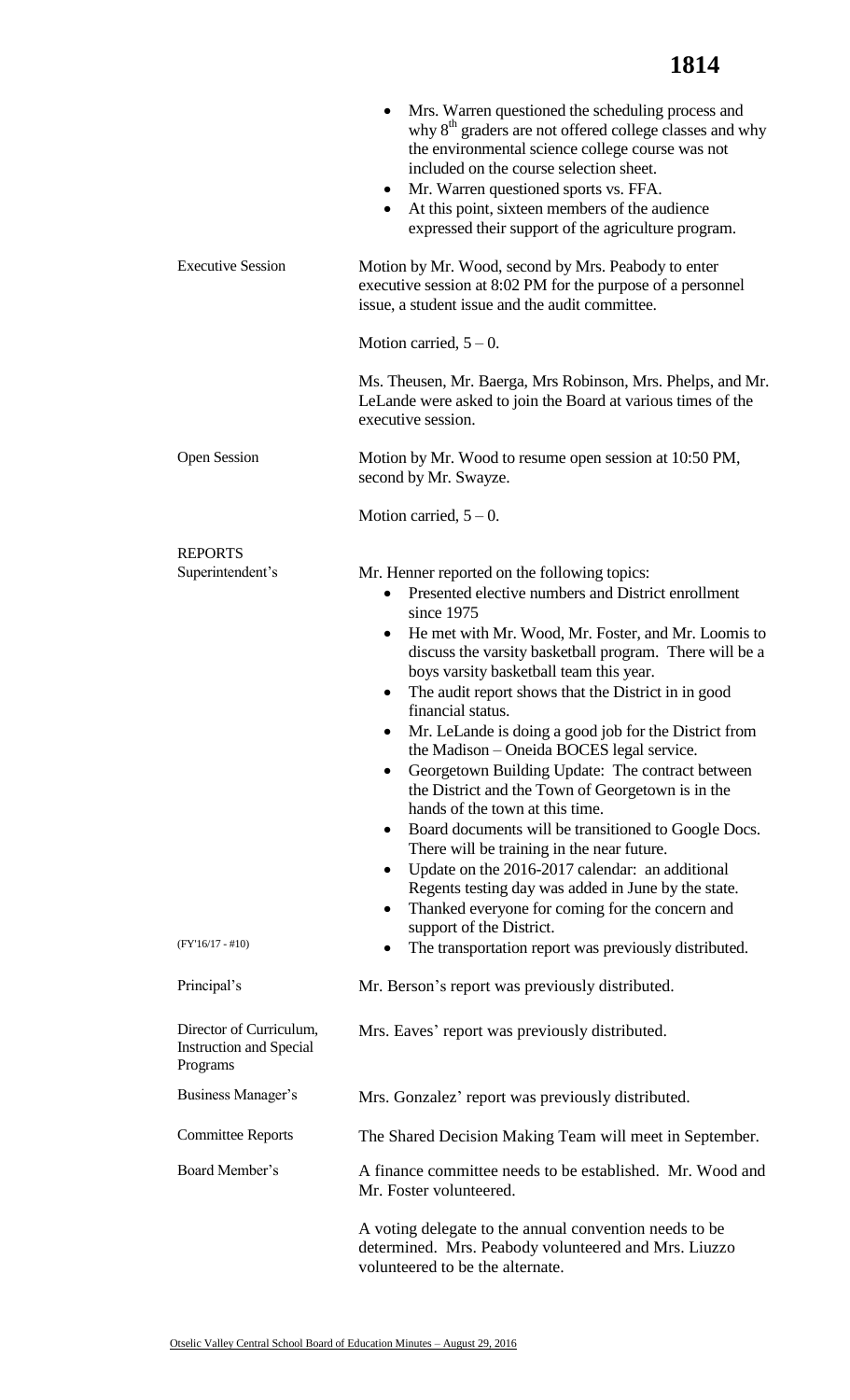## **1815**

| $(FY'16/17 - #11)$                                                   | A flyer was distributed from the Chenango County School<br>Boards' Association regarding a Meet & Greet on October 4 <sup>th</sup> .                 |                                                                                                                                                                                                                                        |                                                                   |  |  |
|----------------------------------------------------------------------|------------------------------------------------------------------------------------------------------------------------------------------------------|----------------------------------------------------------------------------------------------------------------------------------------------------------------------------------------------------------------------------------------|-------------------------------------------------------------------|--|--|
| <b>Financial Reports</b><br>$(FY'16/17 - #12)$<br>$(FY'16/17 - #13)$ | Motion by Mrs. Peabody, to accept the June and July financial<br>reports as presented. Second by Mrs. Liuzzo.                                        |                                                                                                                                                                                                                                        |                                                                   |  |  |
|                                                                      | Motion carried, 5 - 0.                                                                                                                               |                                                                                                                                                                                                                                        |                                                                   |  |  |
| <b>UNFINISHED</b><br><b>BUSINESS</b>                                 | None at this time.                                                                                                                                   |                                                                                                                                                                                                                                        |                                                                   |  |  |
| <b>NEW BUSINESS</b><br>Personnel<br>Recommendations                  | Motion by Mrs. Liuzzo upon the recommendation of the<br>Superintendent of Schools to appoint the following:                                          |                                                                                                                                                                                                                                        |                                                                   |  |  |
|                                                                      | <b>Jesse Fendryk</b>                                                                                                                                 | Resignation as a<br>physical education<br>teacher                                                                                                                                                                                      | Effective<br>August<br>31, 2016                                   |  |  |
|                                                                      | Nicholle Lippert                                                                                                                                     | Conditional four<br>year probationary<br>appointment,<br>pending clearance<br>from the State<br>Education<br>Department, in the<br>Physical<br><b>Education</b> tenure<br>area, at a salary<br>per the 2011 -<br>2015 OVTA<br>contract | Effective<br>September 6,<br>2016 through<br>September 5,<br>2020 |  |  |
|                                                                      | Second by Mrs. Peabody                                                                                                                               |                                                                                                                                                                                                                                        |                                                                   |  |  |
|                                                                      | Motion carried, 5-0.                                                                                                                                 |                                                                                                                                                                                                                                        |                                                                   |  |  |
| Extracurricular<br>Appointments                                      | Motion by Mr. Wood, upon the recommendation of the<br>Superintendent of Schools, to accept the following<br>extracurricular appointments as follows: |                                                                                                                                                                                                                                        |                                                                   |  |  |
|                                                                      | Jesse Fendryk                                                                                                                                        | Resignation as the<br>boys modified soccer<br>coach                                                                                                                                                                                    |                                                                   |  |  |
|                                                                      | <b>Jesse Fendryk</b>                                                                                                                                 | Resignation as the<br>modified wrestling<br>coach                                                                                                                                                                                      |                                                                   |  |  |
|                                                                      | Molly Shepherd                                                                                                                                       | Resignation as the<br>girls modified soccer<br>coach                                                                                                                                                                                   |                                                                   |  |  |
|                                                                      | Nicholle<br>Lippert                                                                                                                                  | Appointment as the<br>boys modified soccer<br>coach                                                                                                                                                                                    | At a stipend per<br>the 2011 - 2015<br><b>OVTA</b> contract       |  |  |
|                                                                      | David<br>Benwell                                                                                                                                     | Appointment as the<br>girls modified soccer<br>coach                                                                                                                                                                                   | At a stipend per the<br>2011 - 2015 OVTA<br>contract              |  |  |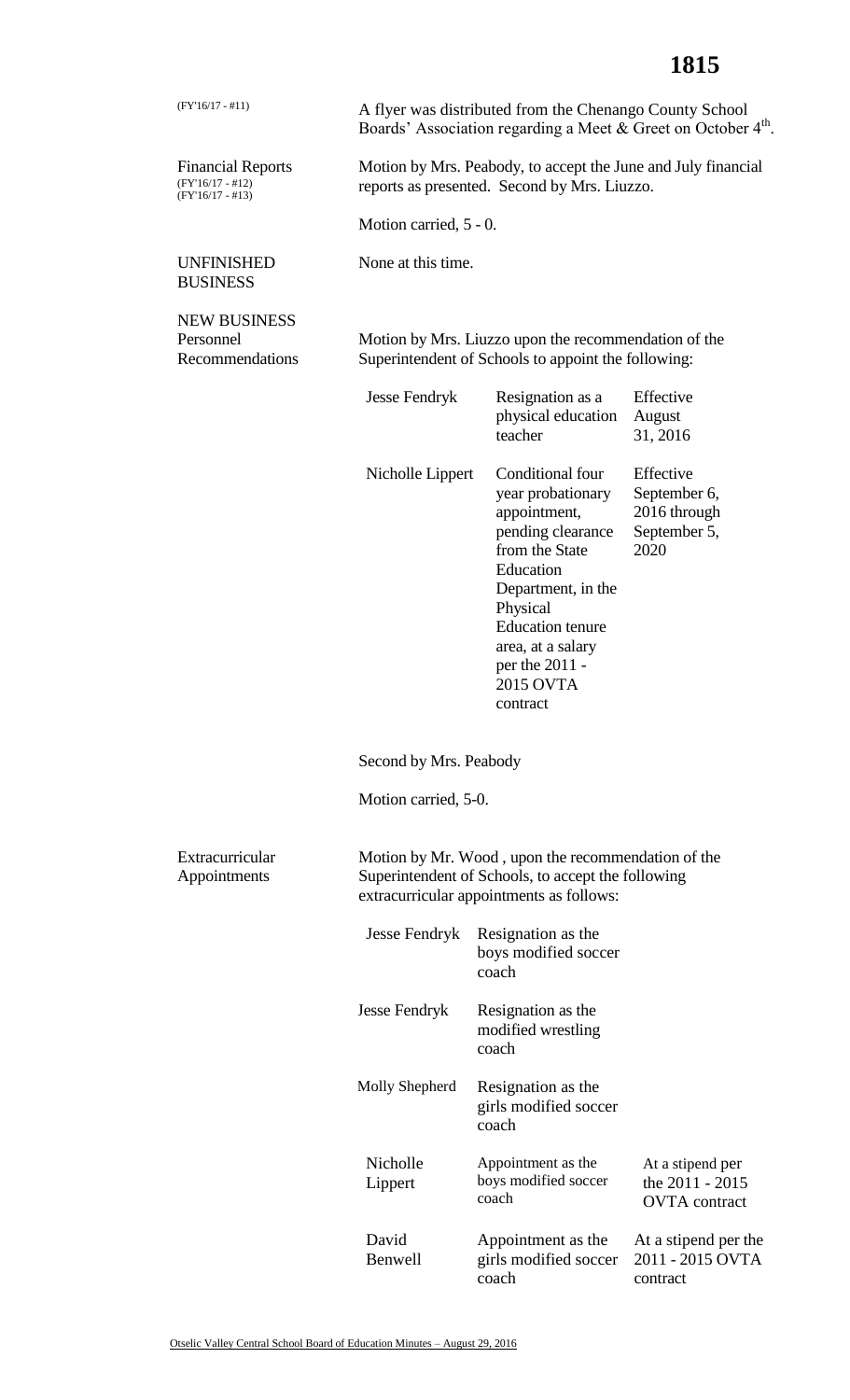## **1816**

|                                                                                     | Lara Meade                                                                                                                                                                                                                                                                                                                 | Appointment as the RTI At a stipend per the<br>Facilitator for the 2016-<br>2017 school year | 2011 - 2015 OVTA<br>contract                         |  |
|-------------------------------------------------------------------------------------|----------------------------------------------------------------------------------------------------------------------------------------------------------------------------------------------------------------------------------------------------------------------------------------------------------------------------|----------------------------------------------------------------------------------------------|------------------------------------------------------|--|
|                                                                                     | Lara Meade                                                                                                                                                                                                                                                                                                                 | Appointment as a<br>mentor for the 2016-<br>2017 school year                                 | At a stipend per the<br>2011 - 2015 OVTA<br>contract |  |
|                                                                                     | Jody<br>Mashlykin                                                                                                                                                                                                                                                                                                          | Appointment as a<br>mentor for the 2016-<br>2017 school year                                 | At a stipend per the<br>2011 - 2015 OVTA<br>contract |  |
|                                                                                     | Anthony Zaia                                                                                                                                                                                                                                                                                                               | Appointment as a<br>mentor for the 2016-<br>2017 school year                                 | At a stipend per the<br>2011 - 2015 OVTA<br>contract |  |
|                                                                                     | Carolina<br>O'Connor                                                                                                                                                                                                                                                                                                       | Appointment as a<br>summer robotics<br>assistant                                             | At a stipend per the<br>2011 - 2015 OVTA<br>contract |  |
|                                                                                     | Paul O'Connor                                                                                                                                                                                                                                                                                                              | Appointment as a<br>summer robotics<br>assistant                                             | At a stipend per the<br>2011 - 2015 OVTA<br>contract |  |
|                                                                                     | Second by Mr. Swayze.                                                                                                                                                                                                                                                                                                      |                                                                                              |                                                      |  |
|                                                                                     | Motion carried, 5 - 0.                                                                                                                                                                                                                                                                                                     |                                                                                              |                                                      |  |
| Declaration of<br>Surplus Items                                                     | Motion by Mrs. Peabody, upon the recommendation of the<br>Superintendent of Schools, to declare more than 50 data back-<br>up tapes (to be shredded) and more than 150 iPad cases as<br>surplus and to dispose of them as appropriate. Second by Mr.<br>Swayze.                                                            |                                                                                              |                                                      |  |
|                                                                                     | Motion carried, $5-0$ .                                                                                                                                                                                                                                                                                                    |                                                                                              |                                                      |  |
| Policy Manual – First<br>Reading – Principles<br>of Diversity<br>$(FY'16/17 - #14)$ | This meeting constitutes the first reading of the Principles of<br>Diversity Policy, of the Otselic Valley Central School Policy<br>Manual.                                                                                                                                                                                |                                                                                              |                                                      |  |
| <b>Student Activity</b><br><b>Account Closure</b>                                   | Motion by Mr. Swayze, upon the recommendation of the<br>Superintendent of Schools, to close the Class of 2016 account<br>and to divide the remaining funds in the amount of \$43.27<br>between the FFA and the Spring Musical account of the Drama<br>Club as voted on by the members of the class. Second by Mr.<br>Wood. |                                                                                              |                                                      |  |
|                                                                                     | Motion carried, $5-0$ .                                                                                                                                                                                                                                                                                                    |                                                                                              |                                                      |  |
| 2016-2017<br>Instructional<br>Substitute List<br>$(FY'16/17 - #15)$                 | Motion by Mrs. Liuzzo, upon the recommendation of the<br>Superintendent of Schools, to approve the 2016-2017<br>instructional substitute list. Second by Mr. Wood.                                                                                                                                                         |                                                                                              |                                                      |  |
|                                                                                     | Motion carried 5 - 0.                                                                                                                                                                                                                                                                                                      |                                                                                              |                                                      |  |
| 2016-2017 Non -<br>Instructional<br>Substitute List<br>$(FY'16/17 - #16)$           | Motion by Mrs. Peabody, upon the recommendation of the<br>Superintendent of Schools, to approve the 2016-2017 non-<br>instructional substitute list. Second by Mr. Foster.                                                                                                                                                 |                                                                                              |                                                      |  |
|                                                                                     | Motion carried 5 - 0.                                                                                                                                                                                                                                                                                                      |                                                                                              |                                                      |  |